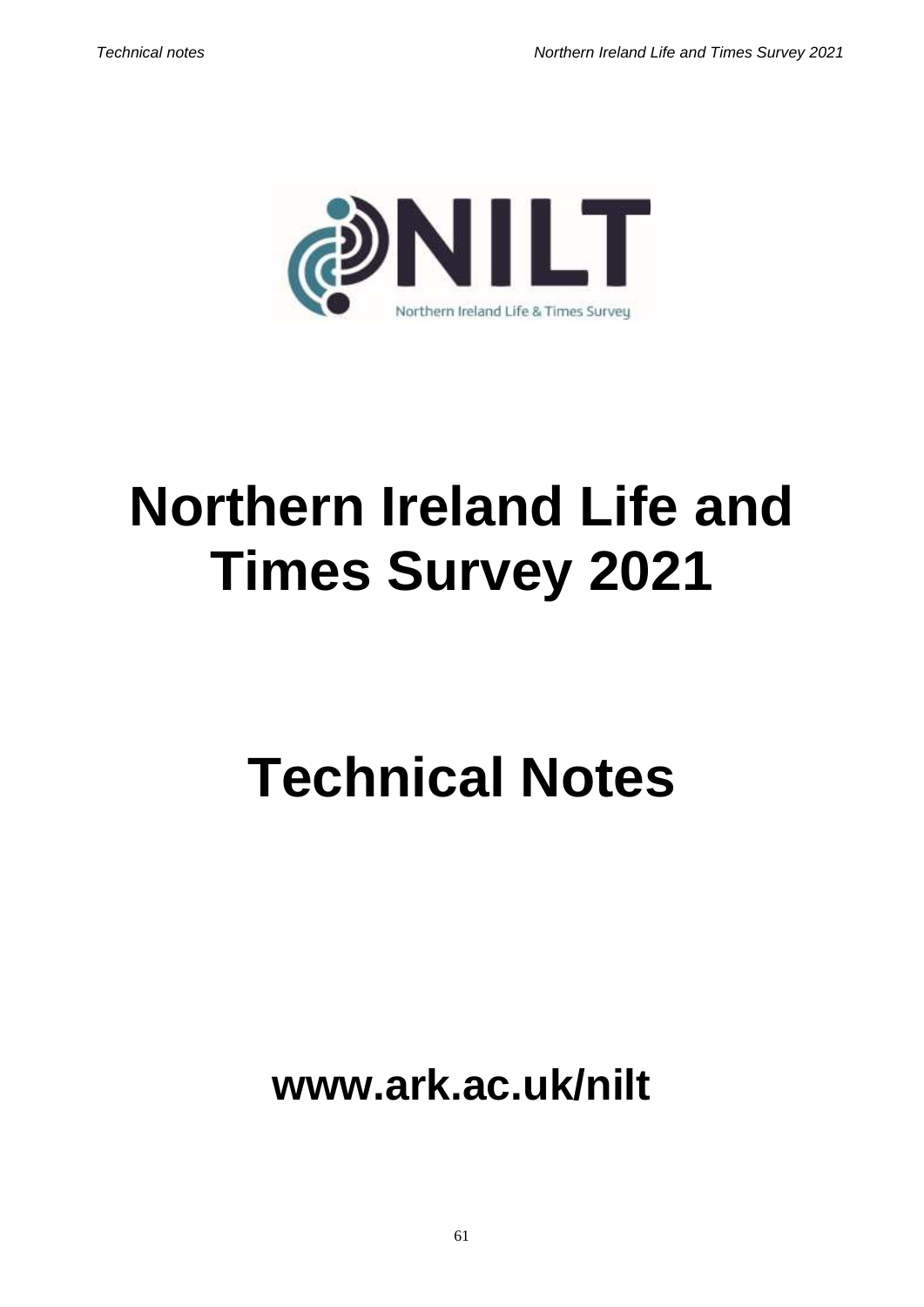## **Contents**

|                                                                                                                                                                                                                                                                                                                                                 | Page                                                                                  |
|-------------------------------------------------------------------------------------------------------------------------------------------------------------------------------------------------------------------------------------------------------------------------------------------------------------------------------------------------|---------------------------------------------------------------------------------------|
| What is the Northern Ireland Life and Times Survey?<br>Links with other surveys                                                                                                                                                                                                                                                                 |                                                                                       |
| Technical details of the 2021 survey<br>The overall design<br><b>Ethical approval</b><br>Survey content<br>Pilot and mainstage fieldwork<br>Advance letter<br>Sampling design<br>Response rate<br>Sampling errors and confidence intervals<br>Data preparation<br>Weighting<br>Deriving social class variables<br>Personal and household income | ii<br>ii<br>ii<br>ii<br>ii<br>iii<br>Ϊij<br>iv<br>v<br>$\mathsf{V}$<br>vi<br>vi<br>vi |
| Comparison with other data sources                                                                                                                                                                                                                                                                                                              | vii                                                                                   |
| The NILT dataset<br>Variables on the dataset                                                                                                                                                                                                                                                                                                    | viii<br>iх                                                                            |
| Finding a module in the questionnaires                                                                                                                                                                                                                                                                                                          | x                                                                                     |
| <b>NILT</b> website                                                                                                                                                                                                                                                                                                                             | X                                                                                     |
| Contact information                                                                                                                                                                                                                                                                                                                             | X                                                                                     |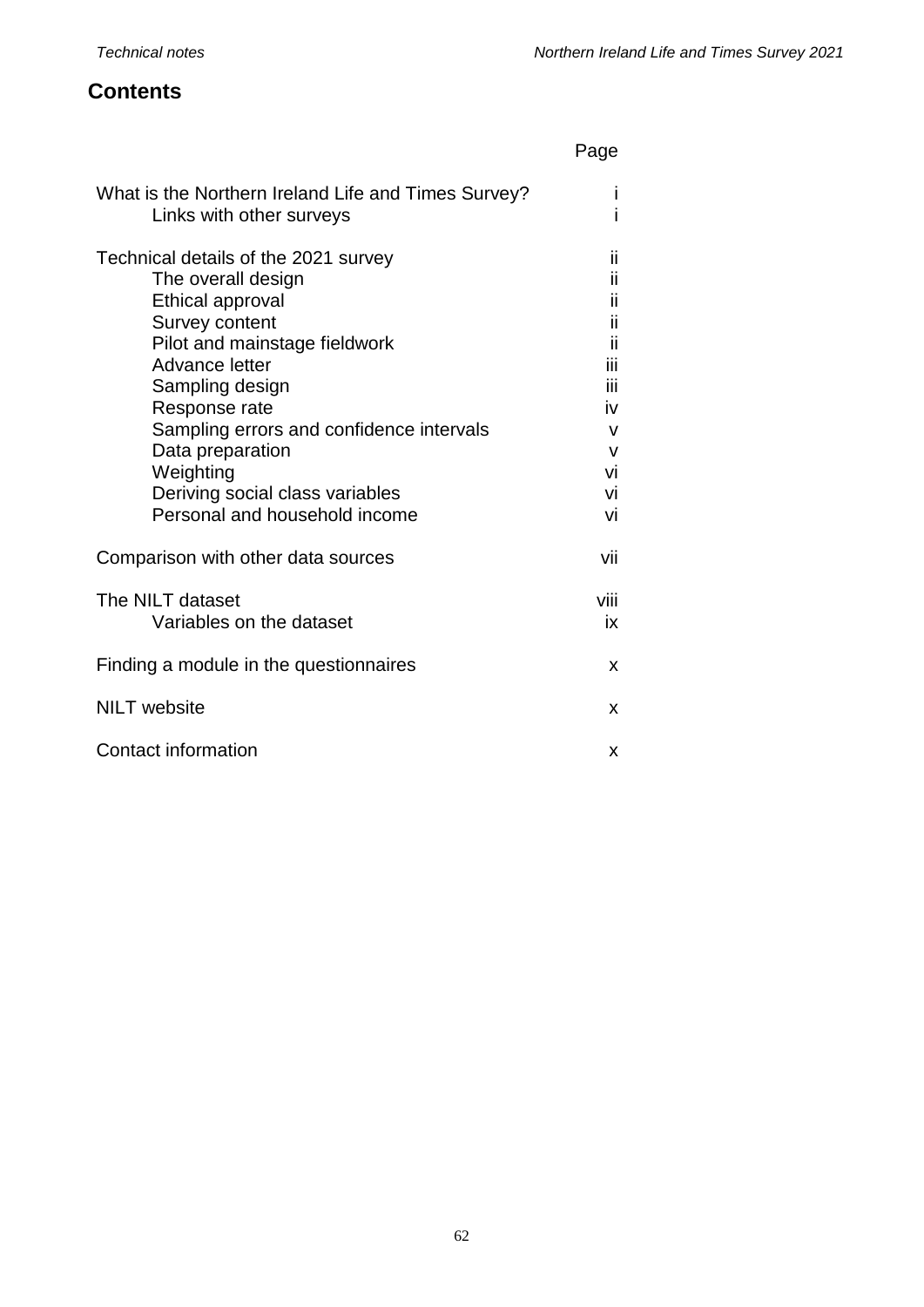# **What is the Northern Ireland Life and Times Survey?**

The Northern Ireland Life and Times (NILT) Survey was launched in the autumn of 1998. Its mission is to monitor the attitudes and behaviour of people in Northern Ireland annually to provide a time-series and a public record of how attitudes and behaviour develop on a wide range of social policy issues. The survey is run on a modular format and while some modules are repeated every year (for example, Community/Good Relations) the rest of the survey varies annually, with all the modules designed to be repeated in subsequent years.

The survey aims to provide:

- A local resource for use by the general public;
- Trusted and independent evidence to inform policy making;
- A data source for a more theoretical academic debate.

We would like to thank the funders for the 2021 survey who have been supportive of the overall aims of the project: Mental Health Champion, Ulster University, Ohio University, The Executive Office, Public Prosecution Service, Police Ombudsman Office, Department of Justice and the Economic and Social Research Council. We would especially like to thank all the respondents to the survey.

#### *Links with other surveys*

The Northern Ireland Life and Times Survey is a direct descendent of the Northern Ireland Social Attitudes Survey (NISA) which ran from 1989 to 1996. NISA was a sister survey to the British Social Attitudes Survey (BSA), and, by running the same modules as BSA, it provided a time-series of social attitudes allowing comparisons with Britain. Against the background of the new political arrangements in Northern Ireland it was agreed that the new Northern Ireland Life and Times Survey would be better served by cutting its links with its British counterpart. NILT now carries on the tradition of a time-series of attitudes but has shifted the focus from comparisons with Britain. It is largely Northern Ireland focused, it is social policy focused, and it is designed to be accessible to the wider public in Northern Ireland. Nonetheless, every year includes a substantial component which either continues an old NISA time-series, or replicates a BSA module.

The Northern Ireland Life and Times survey is a constituent resource of ARK [\(www.ark.ac.uk\)](http://www.ark.ac.uk/), which is a research, policy and impact hub, based jointly in Queen's University Belfast and Ulster University. ARK runs a suite of three surveys in order to record the attitudes of people of all ages in Northern Ireland to the key issues affecting their lives:

- Northern Ireland Life and Times survey of adults aged 18 years or over
- Young Life and Times survey of 16 year olds [\(www.ark.ac.uk/ylt\)](http://www.ark.ac.uk/ylt)
- Kids' Life and Times survey of 10-11 year olds [\(www.ark.ac.uk/klt\)](file:///C:/Users/2074877/Documents/NILT/Documentation/NILT2021/www.ark.ac.uk/klt)

Where possible and appropriate, we include questions across these surveys, in order to compare attitudes among different ages.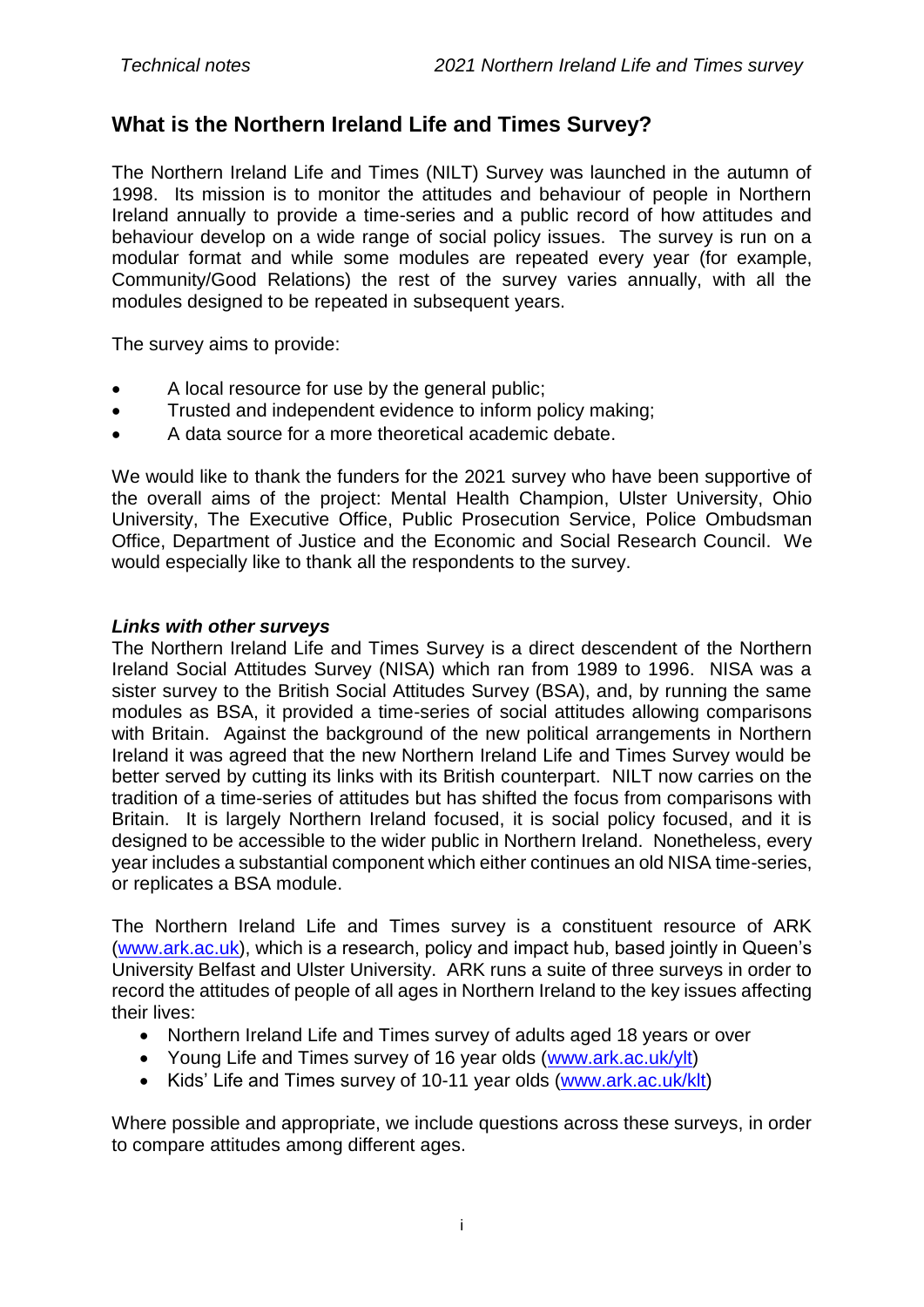### **Technical details of the 2021 survey**

The documentation provided here is designed to be easy to use rather than technically exhaustive. Users who intend to carry out sophisticated statistical analyses or to manipulate the data to investigate particular features can contact the survey team if they require more precise details on the survey set-up. Contact details are provided on page x of this document.

#### *The overall design*

The 2021 Northern Ireland Life and Times Survey involved 1,397 interviews with adults aged 18 years or over.

In order to achieve the objectives of the research, while considering the ongoing COVID-19 pandemic, a multi-modal approach was used. A large-scale Computer Assisted Web Interviewing (CAWI) survey was developed and this was supplemented with Computer Assisted Telephone Interviews (CATI).

The survey was designed to be as inclusive as possible, presenting participants with a range of ways in which they could complete the survey. Fieldwork was carried out by Ipsos UK.

#### *Ethical approval*

The 2021 Northern Ireland Life and Times Survey received ethical approval from the Ethics Committee of the School of Social Sciences, Education and Social Work, Queen's University Belfast, where the survey coordinator is based.

#### *Survey content*

The survey consists of a number of different modules, each based on a specific topic. The modules included in the 2021 survey are:

> Introductory questions Respect Attitudes to minority ethnic groups Good relations Mental Health COVID and work Income and poverty Criminal Justice system Political attitudes **Background**

Some of these questions were also included in the Young Life and Times survey of 16 year olds – see [www.ark.ac.uk/ylt](file:///C:/Users/2074877/Documents/NILT/Documentation/NILT2021/www.ark.ac.uk/ylt)

#### *Pilot and mainstage fieldwork*

Once Ipsos UK received approval from the NILT project team, the CAWI survey link was activated. At this stage, Ipsos mailed the advance letters and monitored the real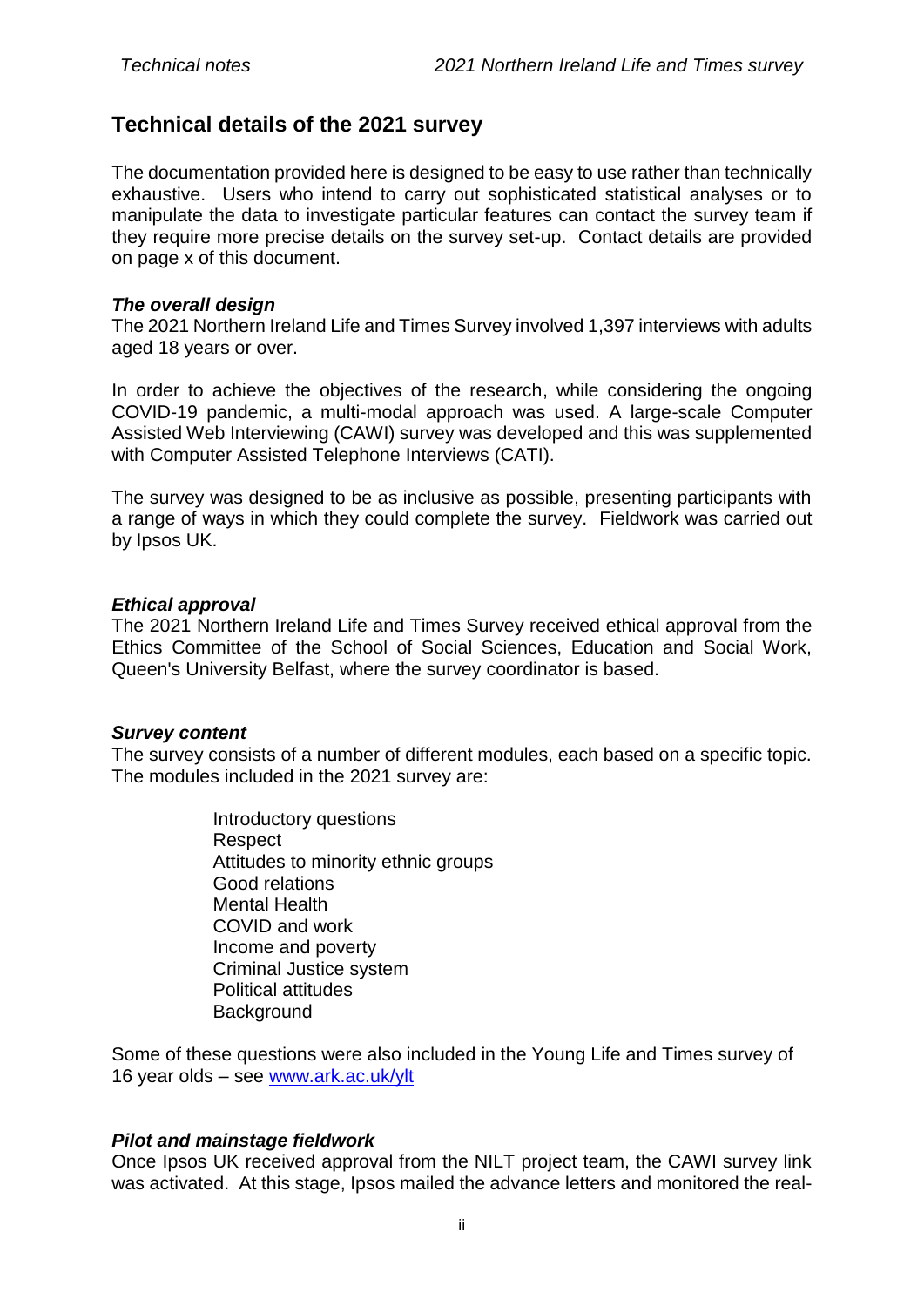time progress of the survey, as householders began completing it. The CATI script was also released to the interviewing panel, for those participants who wanted to complete the interview with an interviewer over the phone.

98% of the total interviews completed used Computer Assisted Web Interviewing (CAWI), the remaining 2% using Computer Assisted Telephone Interviewing (CATI). Interviewing was conducted between 12th October 2021 and 22nd December 2021, and interviews lasted 59.5 minutes, on average.

Ipsos' field team was responsible for all aspects of data collection. This included managing the online sample, preparing the briefing notes for CATI interviewers, allocation and scheduling of work and monitoring of progress. The fieldwork was conducted by a team of highly experienced interviewers. Interviewers were fully briefed on the project's aims and target audience, and to familiarise them with the questionnaire and any sensitive or complex questions within it.

The fieldwork was split into two phases: a pilot phase preceded the mainstage fieldwork. The purpose of the pilot was to assess the reliability and accuracy of the questionnaire and script, and to allow for any changes to be made ahead of the mainstage fieldwork. Question wording and understanding was tested, alongside any routing and filtering.

Following a successful pilot, the mainstage fieldwork was launched with some changes to the questionnaire, including removing some questions and adjusting the ordering of the questionnaire sections. During fieldwork, all interviewers worked in accordance with the ISO 20252 system which incorporates much of the Interviewer Quality Control Scheme (IQCS) and the old MRQSA/BS7911.

#### *Advance letter*

Ipsos developed four different letters to be sent to the selected households. The initial letter informed participants about the study, its importance and how they could take part, with the subsequent letters acting as reminders to households. The initial letter contained a copy of the Ipsos privacy policy and a copy of the NILT information leaflet. Individuals were informed how their personal data would be handled in line with GDPR, and about their right to withdraw from the research, at any stage, if they did not want to take part.

Each letter that was sent contained that household's unique URL survey link. This URL would grant access to the survey for the person in the household who was to complete the survey i.e. the person with the next birthday. Alternatively, the participant could call a freephone number and book a telephone interview.

#### *Sampling design*

The sample for the 2021 survey consisted of a systematic random sample of addresses selected from the Postcode Address File (PAF) database of addresses. The PAF is the most widely used sample frame for high quality social surveys in the UK. It is the most up to date and complete a list of addresses in the United Kingdom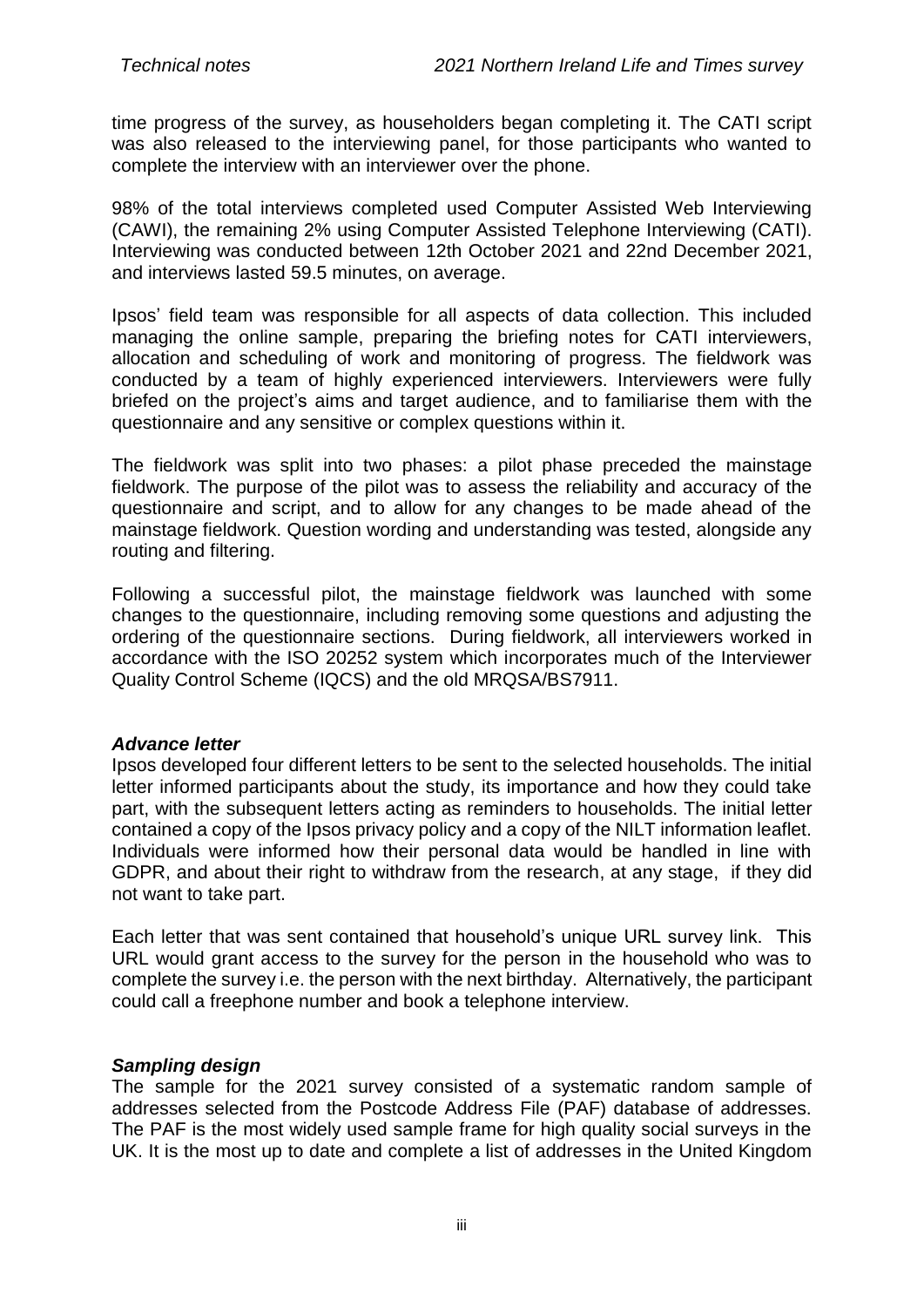and is maintained by the Royal Mail. Business addresses were removed from the database prior to sample selection.

A total of 10,000 address were selected for invitation. To provide a random sample of Northern Ireland households, the sample was stratified proportionately by District Council area. The Postcode Address File (PAF) provides a good sampling frame of addresses but contains no information about the number of people living at an address. Further selection stages were therefore required to convert the listing of addresses to a listing of individuals from which one person (the 'selected respondent') is chosen to complete the survey.

The person to be interviewed was randomly selected using the 'next birthday' rule. Each letter sent to the selected addresses clearly stated that only the person with the next birthday was eligible to complete the survey online. At the beginning of the interview, the participant also had to confirm that they were the person within the household with the next birthday.

#### *Response rate*

**Table 1.1** shows the status of addresses, and the number of addresses in scope.

**Table 1.2** shows the breakdown of response

**Table 1.3** shows the response rate for the self-completion questionnaires.

| <b>Table 1.1 Status of addresses</b>     |                              |                |  |  |
|------------------------------------------|------------------------------|----------------|--|--|
| <b>Total addresses</b><br>drawn from PAF | Addresses contacted by post* | Total in scope |  |  |
| 10,000                                   | 9,889                        | 9,889          |  |  |

\*The remaining 111 addresses no longer existed, were inaccessible or addressee had gone away

| Table 1.2 Breakdown of response |               |                |  |  |
|---------------------------------|---------------|----------------|--|--|
|                                 | <b>Number</b> | <b>Percent</b> |  |  |
| Total co-operating              | 1,397         | 14%            |  |  |
| Fully co-operating              | 1,397         | 14%            |  |  |
| Partially co-operating          |               |                |  |  |
| Refusal to co-operate           | 85            | 1%             |  |  |
| Non-contact                     | 8,499         | 85%            |  |  |
| Other                           | 13            | 0%             |  |  |
| Total                           | 10,000        | 100%           |  |  |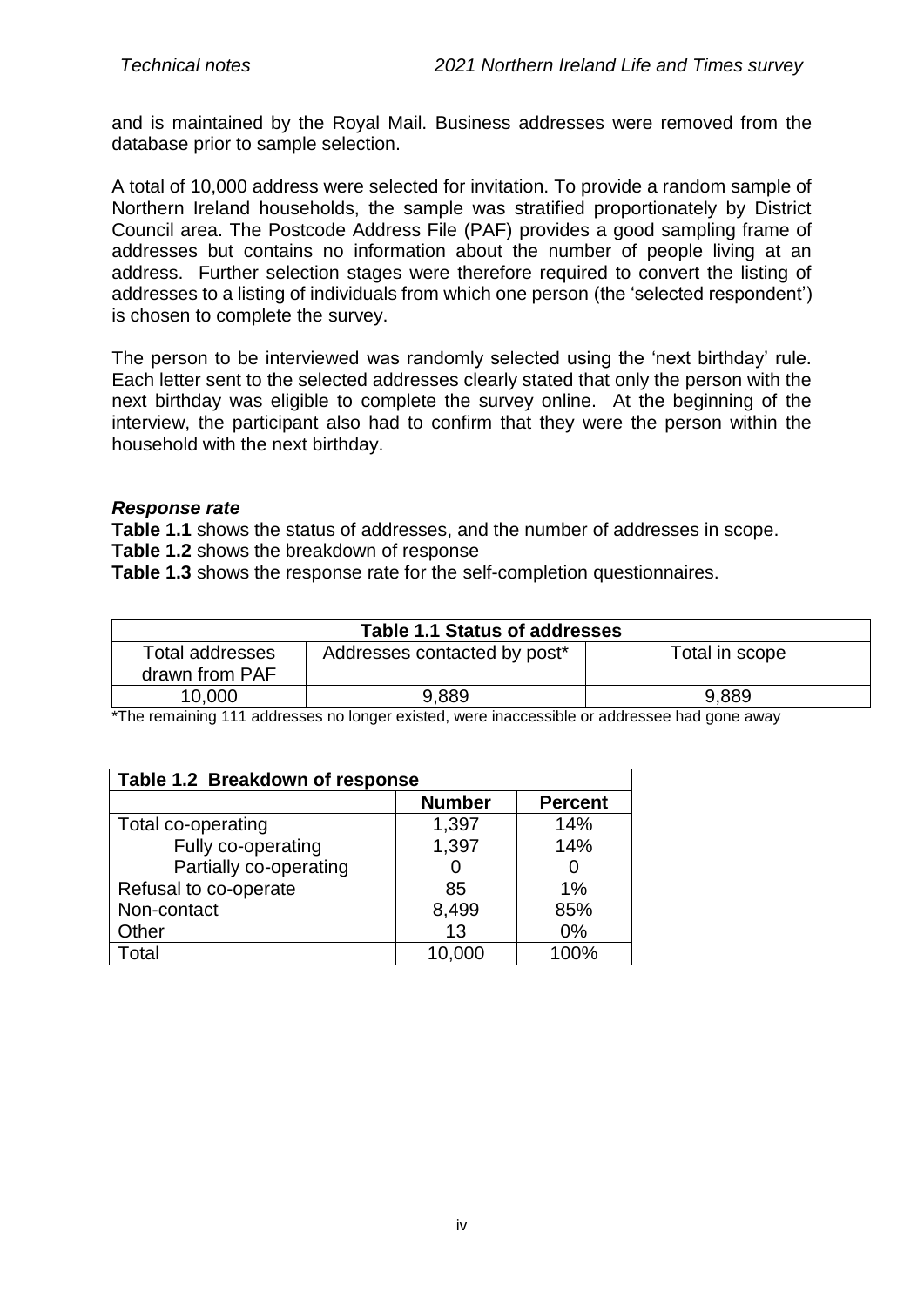#### *Sampling errors and confidence intervals*

**Table 1.4** sets out sampling errors and confidence intervals at the 95% confidence level relating to a Systematic Random Sample design as used in the survey. These intervals are based on unweighted data. Note that the margin of error for all sample estimates is within the parameters of + 2.6%.

|                   | Table 1.4 Sampling errors and confidence intervals for key variables |      |                 |                |
|-------------------|----------------------------------------------------------------------|------|-----------------|----------------|
| (unweighted data) |                                                                      |      |                 | 95% Confidence |
|                   |                                                                      |      |                 | Limits         |
|                   |                                                                      | %    | Margin of Error |                |
| Age               | $18 - 24$                                                            | 4.5  | 1.1             | $3.4 - 5.6$    |
|                   | $25 - 34$                                                            | 14.0 | 1.8             | 12.2-15.8      |
|                   | $35 - 44$                                                            | 18.0 | 2.0             | 16.0-20.0      |
|                   | $45 - 54$                                                            | 20.3 | 2.1             | 18.2-22.4      |
|                   | $55 - 64$                                                            | 21.3 | 2.1             | 19.2-23.4      |
|                   | 65 and over                                                          | 21.8 | 2.2             | 19.6-24.0      |
|                   |                                                                      |      |                 |                |
| <b>Sex</b>        | Male                                                                 | 44.3 | 2.6             | 46.9-41.7      |
|                   | Female                                                               | 55.2 | 2.6             | 52.6-57.8      |
|                   |                                                                      |      |                 |                |
| <b>Marital</b>    | Single                                                               | 29.1 | 2.4             | 26.7-31.5      |
| status            | Married/Civil<br>Partnership                                         | 53.9 | 2.6             | 51.3-56.5      |
|                   | Separated                                                            | 3.1  | 0.9             | $2.2 - 4.0$    |
|                   | <b>Divorced</b>                                                      | 7.5  | 1.4             | $6.1 - 8.9$    |
|                   | Widowed                                                              | 5.6  | 1.2             | $4.4 - 6.8$    |
|                   |                                                                      |      |                 |                |
| <b>Religion</b>   | Catholic                                                             | 30.9 | 2.4             | 28.5-33.3      |
|                   | Protestant                                                           | 38.5 | 2.5             | 36.0-41.0      |
|                   | None                                                                 | 26.3 | 2.3             | 24.0-28.6      |
|                   | Other                                                                | 2.0  | 0.7             | $1.3 - 2.7$    |
|                   | Refused/Don't know                                                   | 2.2  | 0.8             | $1.4 - 3.0$    |

#### *Data preparation*

The survey data was captured through Computer Assisted Web Interviewing (CAWI) and Computer Assisted Telephone Interviewing (CATI) software packages, designed by UNICOM Intelligence. The data from all the interviews were collated into one database with both numerical data and text from the open-ended questions. This was converted to SPSS format prior to analysis. All data were subject to an extensive range of inter and intra variable logic checks.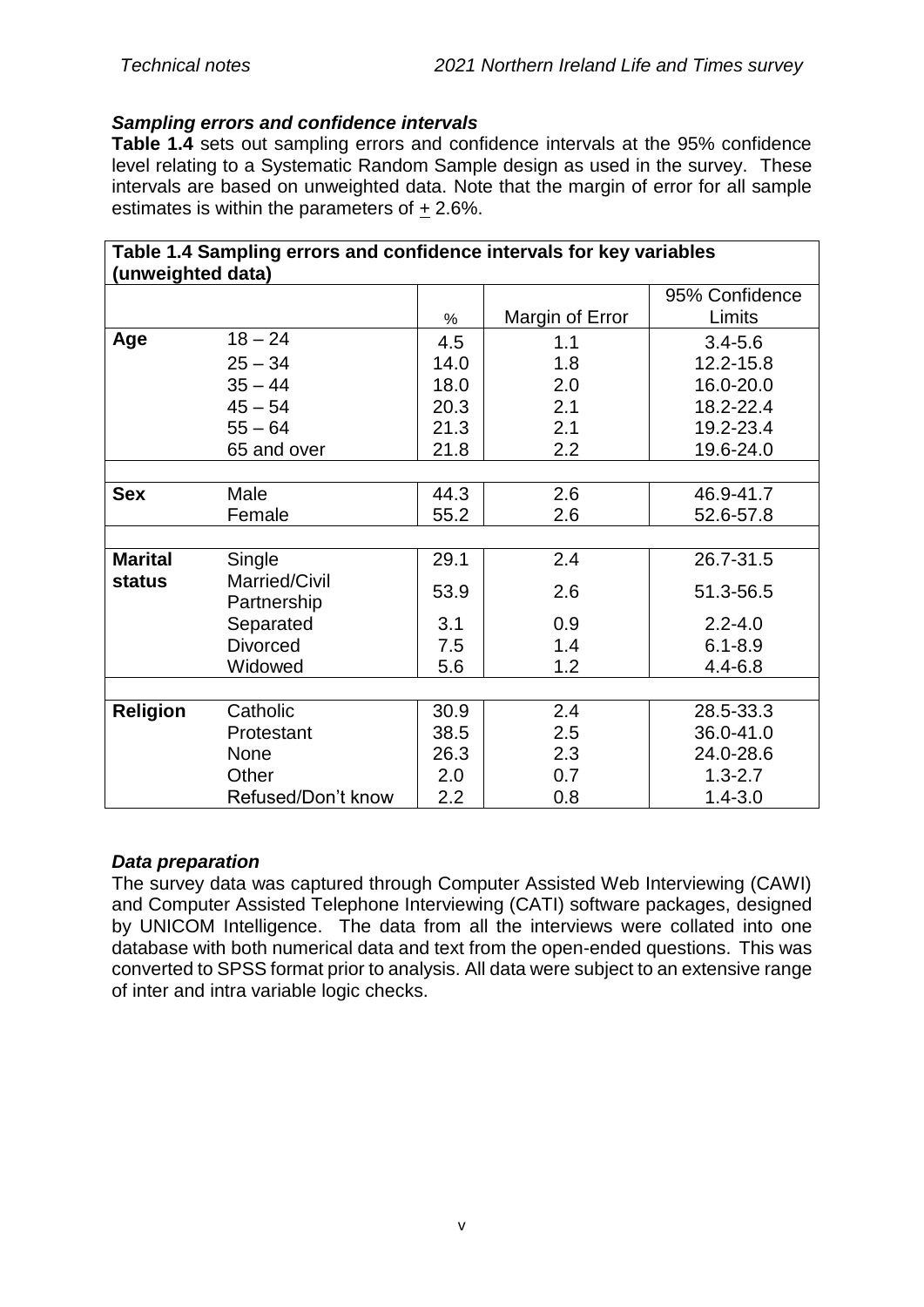#### *Weighting*

Please note that all analyses of the adult data should be *weighted* to ensure representation of the Northern Ireland population. The weighting variable is called WTFACTOR.

As is common practice for a CAWI survey of this nature, the data are subsequently weighted to ensure representation of the general population of Northern Ireland. Weighting is the process of correcting for sample differences by increasing the relative importance (or weight) of underrepresented groups and decreasing the importance of overrepresented groups (where over/under representation is determined by comparing to a target).

Given the method of collection, a weighting variable to account for age, gender and location based on Northern Ireland Census data (2011) was added. Random Iterative Method (RIM) weighting was selected as the most appropriate technique as this is most commonly used to weight market research data to known demographics, without intrinsically altering the findings of the raw data. Northern Ireland Census targets were used, given that Census data are the most accurate counts of the population at a specific point in time.

A RIM weighting factor was calculated by comparing the NILT data population proportions to the known population statistics for each variable (age, gender and location). This weighting factor was calculated using an advanced analytics tool which accounts for the differences in the survey population to the general population of Northern Ireland using a pre-calculated algorithm. When applied, the weighting factor (WTFACTOR) will weight the data accordingly to ensure research findings are representative of the general population in Northern Ireland.

#### *Deriving social class variables*

Occupational information was derived using the Standard Occupational Classification (SOC) 2010. The SOC2010 information was also used to derive the National Statistics Socio-Economic (NS SEC) variable, which is contained in this dataset for the respondent and their partner.

#### *Personal and household income*

Please note that the number of response codes for the personal and household income questions has been reduced, in order to make it easier for respondents, and to aid analysis.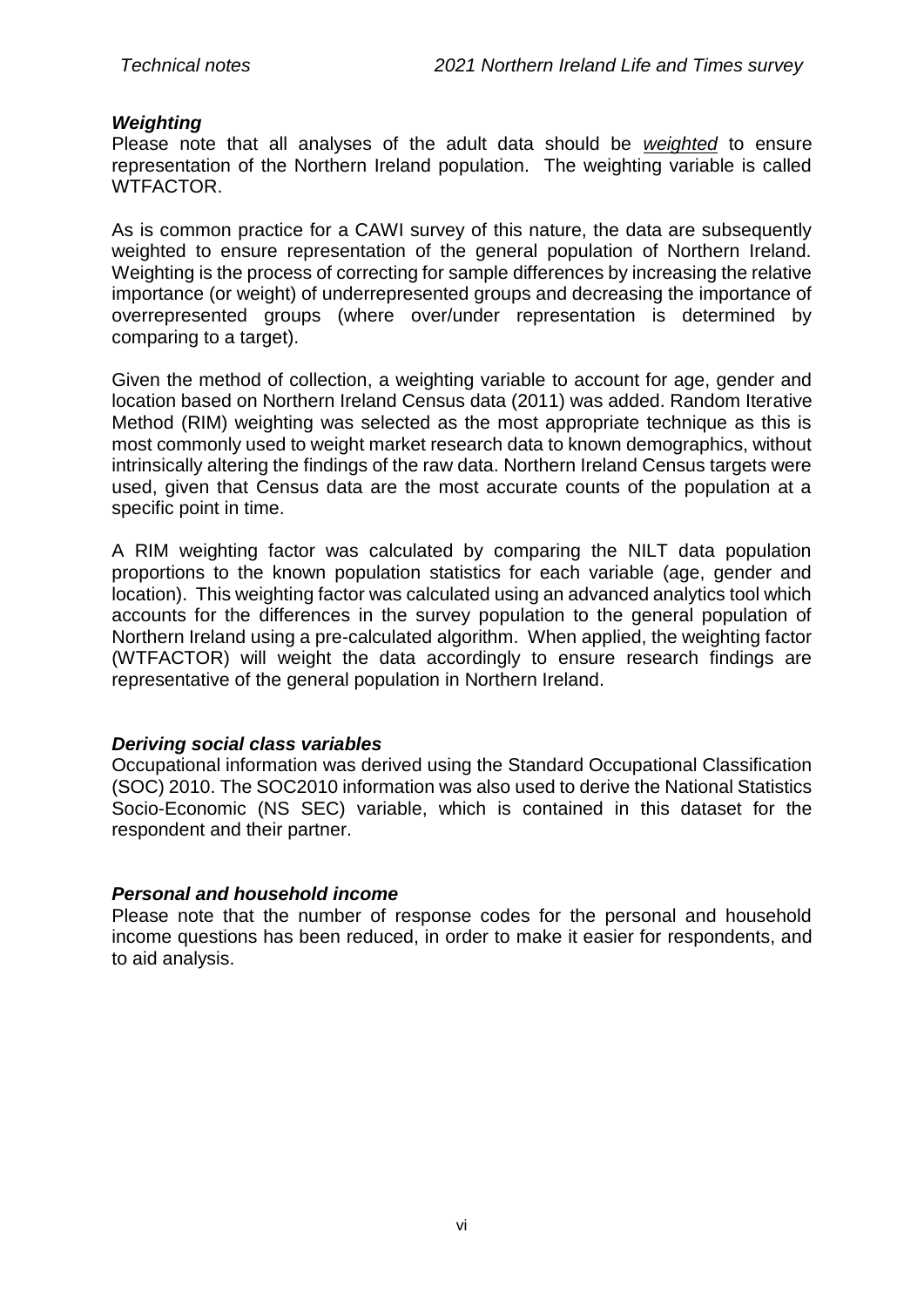# **Comparison with other data sources**

For comparative purposes, the tables below provide NILT data alongside two data sources:

- Continuous Household Survey undertaken by the Central Survey Unit within the Northern Ireland Statistics and Research Agency. This survey provides an ongoing snapshot of social and economic conditions in Northern Ireland based on a representative sample of households across Northern Ireland. For more information, see [www.nisra.gov.uk/statistics/central-survey-unit/continuous](file:///C:/Users/2074877/Documents/NILT/Documentation/NILT2021/www.nisra.gov.uk/statistics/central-survey-unit/continuous-household-survey)[household-survey](file:///C:/Users/2074877/Documents/NILT/Documentation/NILT2021/www.nisra.gov.uk/statistics/central-survey-unit/continuous-household-survey)
- 2011 Northern Ireland Census this was designed to collect information on the usually resident population of Northern Ireland on 27 March 2011. Whilst this data is old, it provides the most recent data population-level available

|           |                                       | <b>NILT 2021*</b><br>(unweighted) | CHS 2020/21<br>(unweighted) | N Ireland<br>Census 2011 |
|-----------|---------------------------------------|-----------------------------------|-----------------------------|--------------------------|
|           | Characteristics of sampled households |                                   | All households              |                          |
| Tenure    | Owned outright                        | 45.8                              | 51                          | 32                       |
|           | Owned with mortgage/co-<br>ownership  | 31.8                              | 30                          | 35                       |
|           | <b>Rented Local Authority</b>         | 4.9                               |                             | 12                       |
|           | Rented other***                       | 14.9                              | 14                          | 18                       |
|           | Rent free                             | 1.1                               |                             | 3                        |
|           | Other                                 | 0.4                               |                             |                          |
|           | Refused                               | 1.1                               |                             |                          |
| Base=100% |                                       | 1,397                             | 637                         | 703,275                  |

#### *Comparison of household characteristics*

\* Household characteristics are based on unweighted data from the NILT survey

\*\*\* 'Rented' includes rented from a housing association and rented privately

#### *Comparison of individual characteristics (aged 18+)*

|                            |                       | ັ<br><b>NILT 2021</b><br>(weighted) | CHS 2020/21<br>(weighted) | <b>N</b> Ireland<br>Census 2011 |
|----------------------------|-----------------------|-------------------------------------|---------------------------|---------------------------------|
| Individual characteristics |                       |                                     | $\%$                      |                                 |
| Sex                        | Male                  | 44.3                                | 50                        | 49                              |
|                            | Female                | 55.2                                | 50                        | 51                              |
|                            |                       |                                     |                           |                                 |
| Age                        | 18-24                 | 4.5                                 | 11                        | 13                              |
|                            | 25-34                 | 14.0                                | 16                        | 18                              |
|                            | 35-44                 | 18.0                                | 16                        | 18                              |
|                            | 45-54                 | 20.3                                | 18                        | 18                              |
|                            | 55-64                 | 21.3                                | 17                        | 14                              |
|                            | 65 and over           | 21.8                                | 23                        | 19                              |
| Base=100%                  |                       | 1,397                               | 1,759                     | $1,380,100*$                    |
| <b>Marital Status</b>      | Single                | 29.1                                | 33                        | 36                              |
|                            | Married/Civil Partner | 53.9                                | 51                        | 48                              |
|                            | Widowed               | 3.1                                 | 5                         | 7                               |
|                            | Divorced/Separated    | 7.5                                 | 10                        | 9                               |
|                            | Refused/Don't know    | 5.6                                 | ۰                         | $\blacksquare$                  |
| Base=100%                  | n                     | 1,397                               | 1,617                     | 1,431,540*                      |

\*The bases for Census data are different due to age including those aged 18 and over, whereas, marital status includes those aged 16 and over.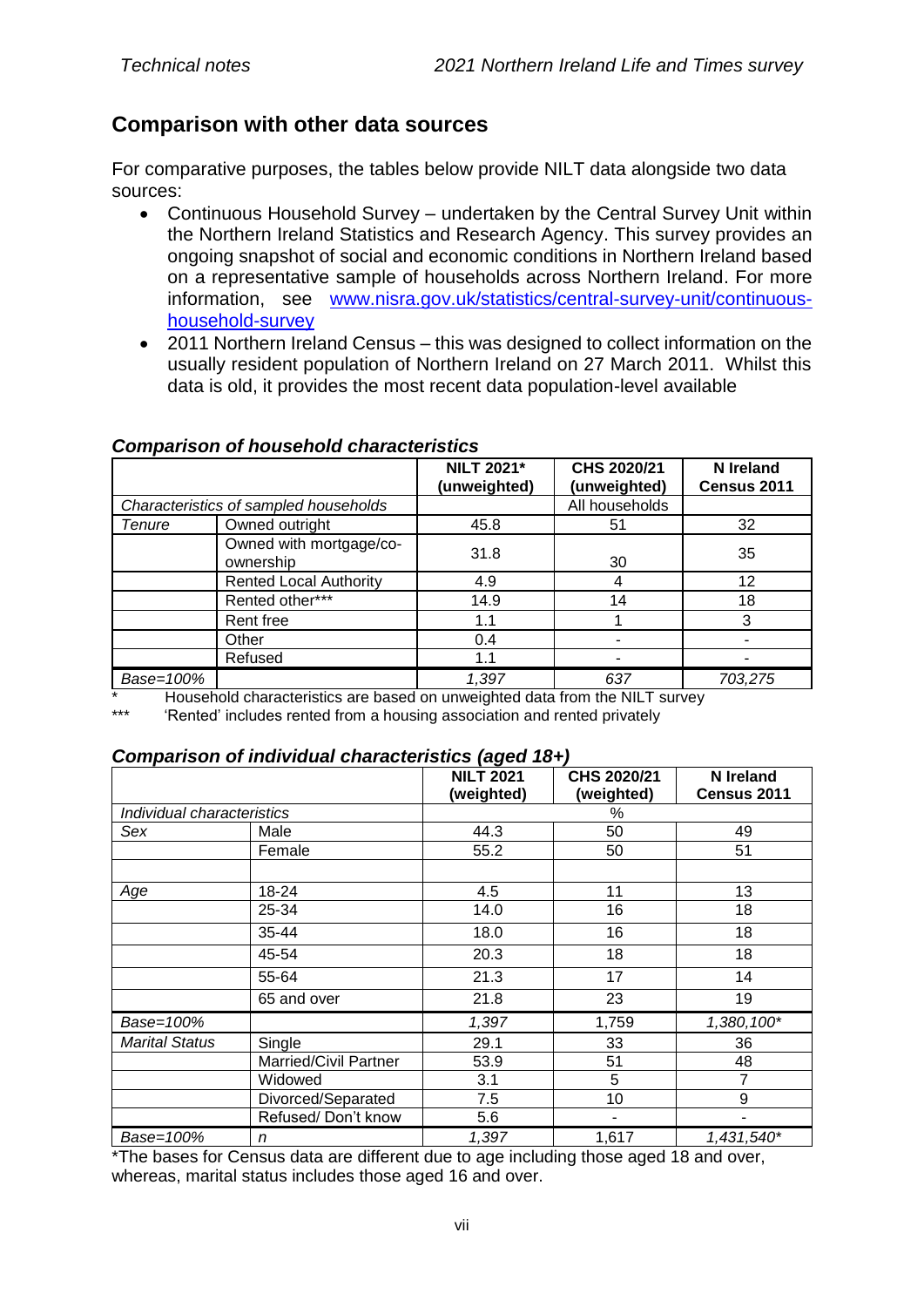#### **Individual characteristics – NILT 2021 (weighted data)**

|                                | 18-24 | 25-34 | $35 - 44$ | 45-64 | 65 and | All   |
|--------------------------------|-------|-------|-----------|-------|--------|-------|
|                                |       |       |           |       | over   |       |
|                                |       |       |           | %     |        |       |
| Single                         | 96    | 65    | 31        | 22    |        | 38    |
| <b>Married/Civil Partner</b>   | 4     | 33    | 62        | 59    | 63     | 49    |
| Divorced/separated/<br>widowed | 0     | 2     |           | 18    | 29     | 13    |
| Base=100%                      | 178   | 244   | 254       | 446   | 265    | 1,387 |

#### **Individual characteristics – CHS 2020/21 (weighted data)**

|                                | $18 - 24$ | 25-34 | $35 - 44$ | 45-64 | 65 and | All   |
|--------------------------------|-----------|-------|-----------|-------|--------|-------|
|                                |           |       |           |       | over   |       |
|                                | %         |       |           |       |        |       |
| Single                         | 96        | 56    | 29        | 19    | 12     | 33    |
| <b>Married/Civil Partner</b>   | 2         | 42    | 64        | 64    | 55     | 51    |
| Divorced/separated/<br>widowed | 2         | ີ     |           | 18    | 33     | 15    |
| Base=100%                      | 182       | 250   | 250       | 569   | 364    | 1,615 |

#### **Stated religious denomination**

|                       | <b>NILT 2021</b><br>(weighted) | CHS 2020/21**<br>(weighted) | <b>Northern Ireland</b><br>Census 2011 |
|-----------------------|--------------------------------|-----------------------------|----------------------------------------|
|                       |                                | %                           |                                        |
| Protestant            | 35                             | 44                          | 48                                     |
| Catholic              | 32                             | 35                          | 45                                     |
| Other or no religion* | 30                             |                             |                                        |
| Missing/refused       |                                |                             |                                        |
| Base=100%             | 1.397                          | 1.676                       | 1,108,630                              |

\* Include 'no religion' and religion not stated<br>\*\* Supplemented from bounched membership

Supplemented from household membership

# **The NILT dataset**

The dataset for the 2021 Northern Ireland Life and Times Survey is made freely and publicly available within six months of the end of the fieldwork period. The data have been tested extensively, but if you do find anything that looks like a mistake, please let us know as soon as you can. Contact details are available on page x of this document.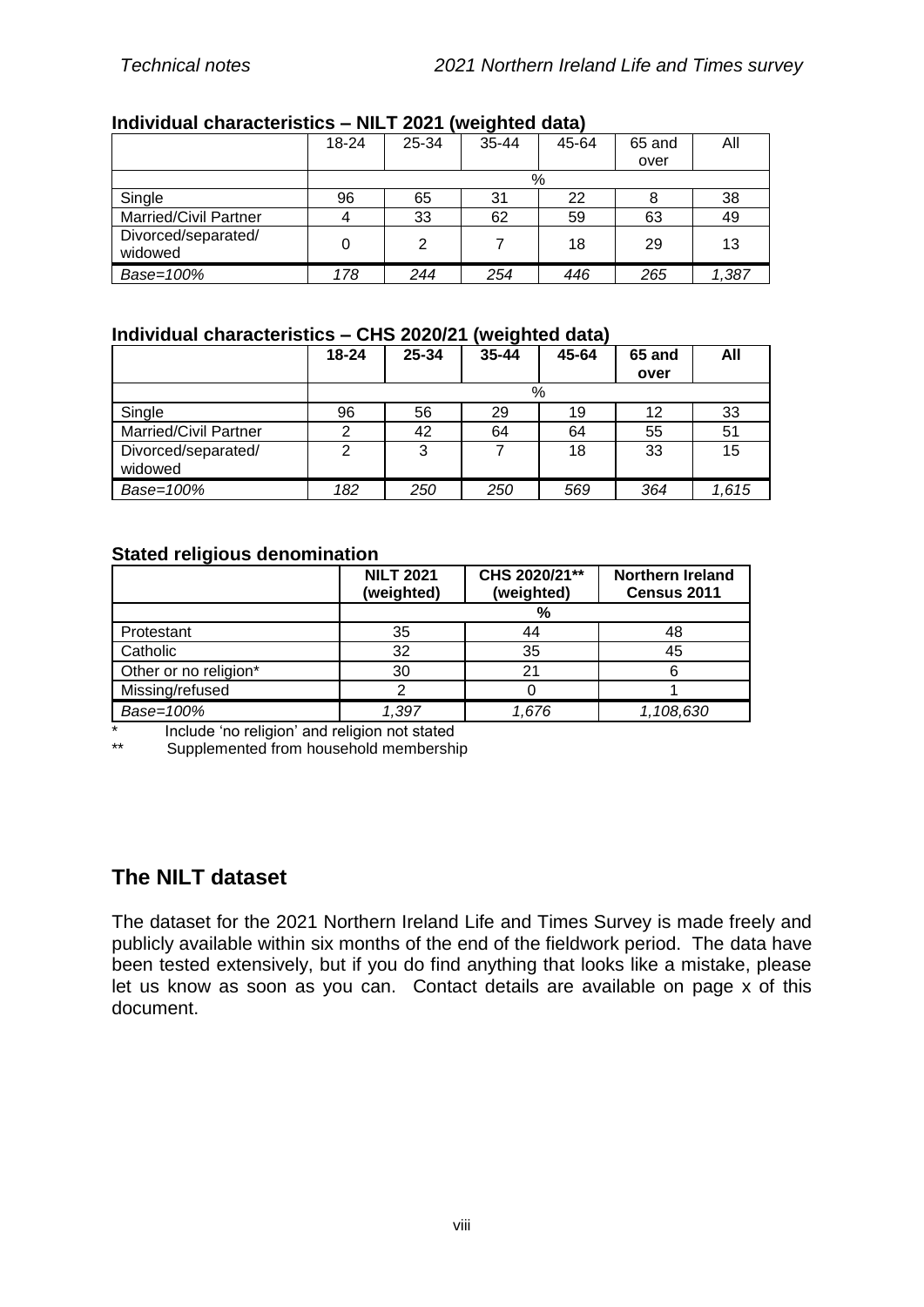#### *Variables on the dataset*

The variable name relating to each question can be seen above each question in the questionnaire. The dataset includes the variables relating to the majority of questions. However, in order to maintain confidentiality, some variables are omitted or recoded. For example, demographic variables relating to other people in the household are excluded from the dataset, as is the ETHGROUP variable. Variables relating to religion are also excluded, and are replaced by the following recoded versions of these variables:

| Variable        | <b>Recoded version</b> |
|-----------------|------------------------|
| <b>RELIGION</b> | <b>RELIGCAT</b>        |
| l FAMRELIG      | <b>FAMRCODE</b>        |
| <b>PRTNRRLG</b> | <b>PRTRCODE</b>        |

However, tables of results for the RELIGION, FAMRELIG AND PRTNRRLG variables can be found on the NILT website [\(www.ark.ac.uk/nilt\)](file:///C:/Users/2074877/Documents/NILT/Documentation/NILT2021/www.ark.ac.uk/nilt) from 26 May 2022.

The dataset also contains a set of variables that have been specifically created to assist analysis.

| <b>WTFACTOR</b><br>Weighting variable to ensure representation of the general<br>population of Northern Ireland having used RIM weighting to |  |
|----------------------------------------------------------------------------------------------------------------------------------------------|--|
| align to Northern Ireland Census data (2011)<br><b>ADULT</b><br>Number of adults aged 18 years or over in the household                      |  |
| Number of people in each household<br><b>HOUSEHLD</b>                                                                                        |  |
| <b>RAGECAT</b>                                                                                                                               |  |
| Age of respondent (categorised)                                                                                                              |  |
| 18-24                                                                                                                                        |  |
| 25-34                                                                                                                                        |  |
| $\overline{2}$<br>3                                                                                                                          |  |
| $35 - 44$                                                                                                                                    |  |
| 4<br>45-54                                                                                                                                   |  |
| 5<br>55-64                                                                                                                                   |  |
| 6<br>$65+$                                                                                                                                   |  |
| NSSEC1<br><b>National Statistics Socio Economic Classification (NS SEC)</b>                                                                  |  |
| (Respondent)                                                                                                                                 |  |
| NSSEC2 (Partner)<br>Managerial, administrative and professional                                                                              |  |
| occupations                                                                                                                                  |  |
| Intermediate occupations<br>$\overline{2}$                                                                                                   |  |
| 3<br>Small employers and own account workers                                                                                                 |  |
| Lower supervisory and technical occupations<br>4                                                                                             |  |
| Semi-routine occupations<br>5                                                                                                                |  |
| Refused/not answered/not classified<br>9                                                                                                     |  |
| <b>URBRUR</b><br>Urban/rural status, based on NINIS data                                                                                     |  |
| Rural                                                                                                                                        |  |
| 2<br>Urban                                                                                                                                   |  |